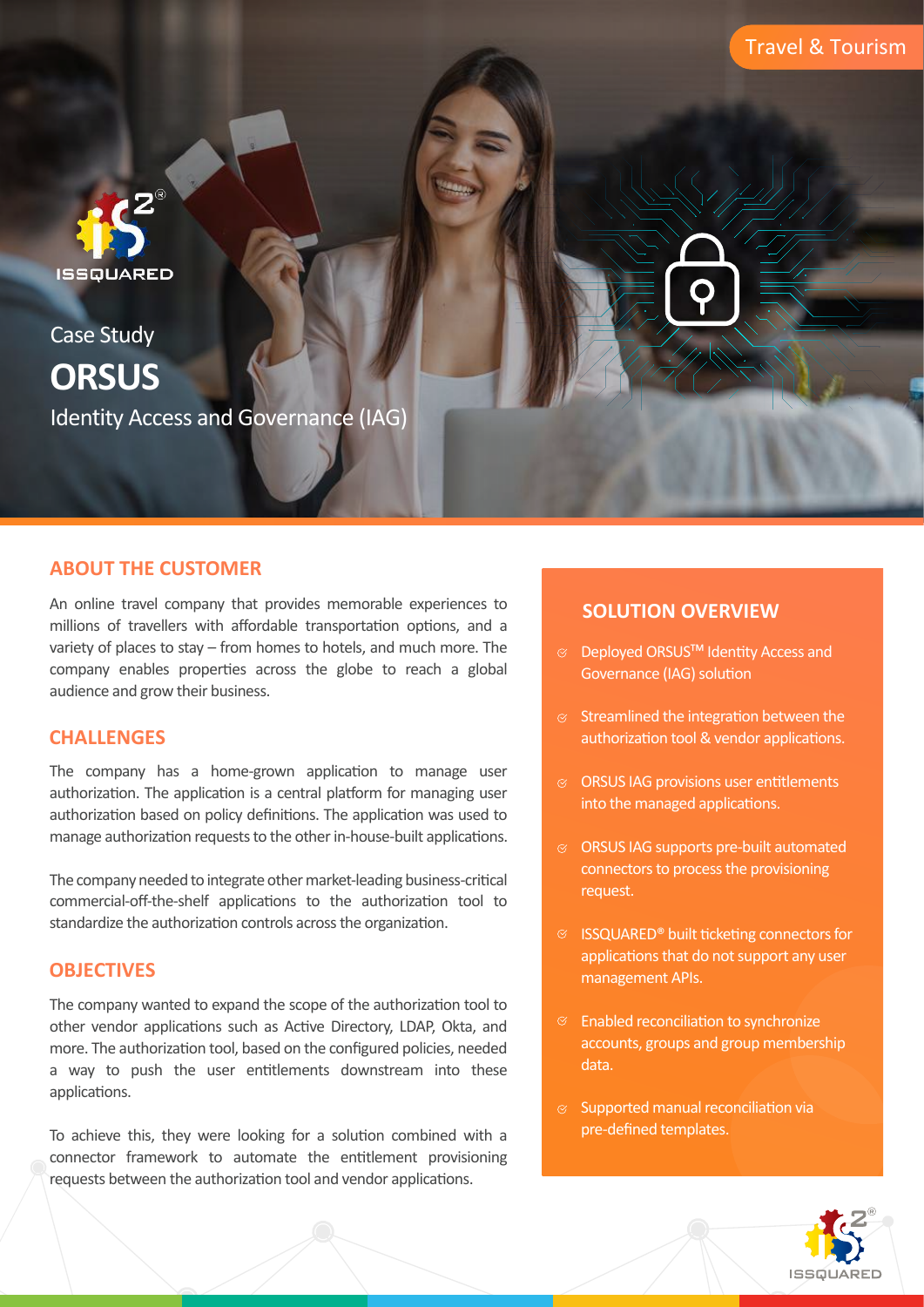### **SOLUTION**

After reviewing the requirements of the company, ISSQUARED® proposed to deploy its ORSUS<sup>™</sup> Identity Access & Governance (IAG) solution to simplify and streamline the integration between the authorization tool and other vendor applications.

Rather than building connectors, the ISSQUARED® team suggested using pre-built connectors of ORSUS IAG that facilitate the provisioning transactions of user entitlements into the managed applications.

The authorization tool hands over the entitlement provisioning requests to ORSUS, and ORSUS in turn pushes these requests to the other vendor applications through its connector framework.

The connectors could either be direct connectors to automate the provisioning transactions or could generate tickets to application administrators for applications that don't have support for automation.

If an application supports user/group management APIs, then the provisioning requests will be automatically processed by ORSUS via an Automated Connector. ISSQUARED<sup>®</sup> team has also built ticketing connectors for applications that do not support any user management APIs. In such a case, ORSUS IAG will open a ticket in the ticketing platform of the company. And then, as a manual fulfilment of the request, it will be routed to the appropriate application administrator(s).

ORSUS IAG reconciles accounts, groups and group membership data across the . vendor applications it manages through automated reconcile schedules within the connectors. The manual connectors require application administrators to provide the information of changes made to accounts and groups in predefined templates, which will then be reconciled by ORSUS.

The automation considers the authorization tool to be the source of truth for user and group objects managed by the tool and overwrites any membership changes made to these managed accounts and groups outside of this process.



#### **KEY BENEFITS**

The authorization tool is a business application developed and managed by the company, hosted on-premise in its IT environment. The application enables the definition of policies to manage user entitlements, these policies are assigned to users either automatically using attribute filters or manually assigned using a request-based process.

ORSUSTM IAG has provided a connector framework that enables the authorization tool to manage entitlements on the application endpoints.

ISSQUARED<sup>®</sup> has provided ticketing connectors for applications that do not support any user management APIs.

ORSUS IAG reconciles accounts, groups and group membership data across the vendor applications.

■ ORSUS<sup>™</sup> IAG has simplified and streamlined the integration between the authorization tool and vendor applications.

ORSUS IAG User Connector syncs the user details from the authorization tool into ORSUS.

ORSUS IAG Group Connector syncs group membership details from the authorization tool into ORSUS, ORSUS IAG then pushes this further downstream into the associated applications using the appropriate application connector.

#### **Future Plans:**

**Future Plans:** ISSQUARED®and the company discussed implemen ngORSUSTMIAM in the remainingmanufacturing sitesin the future. We are focussing on the SOX critical applications but the customer wants to expand it to other types of applications also like privacy.